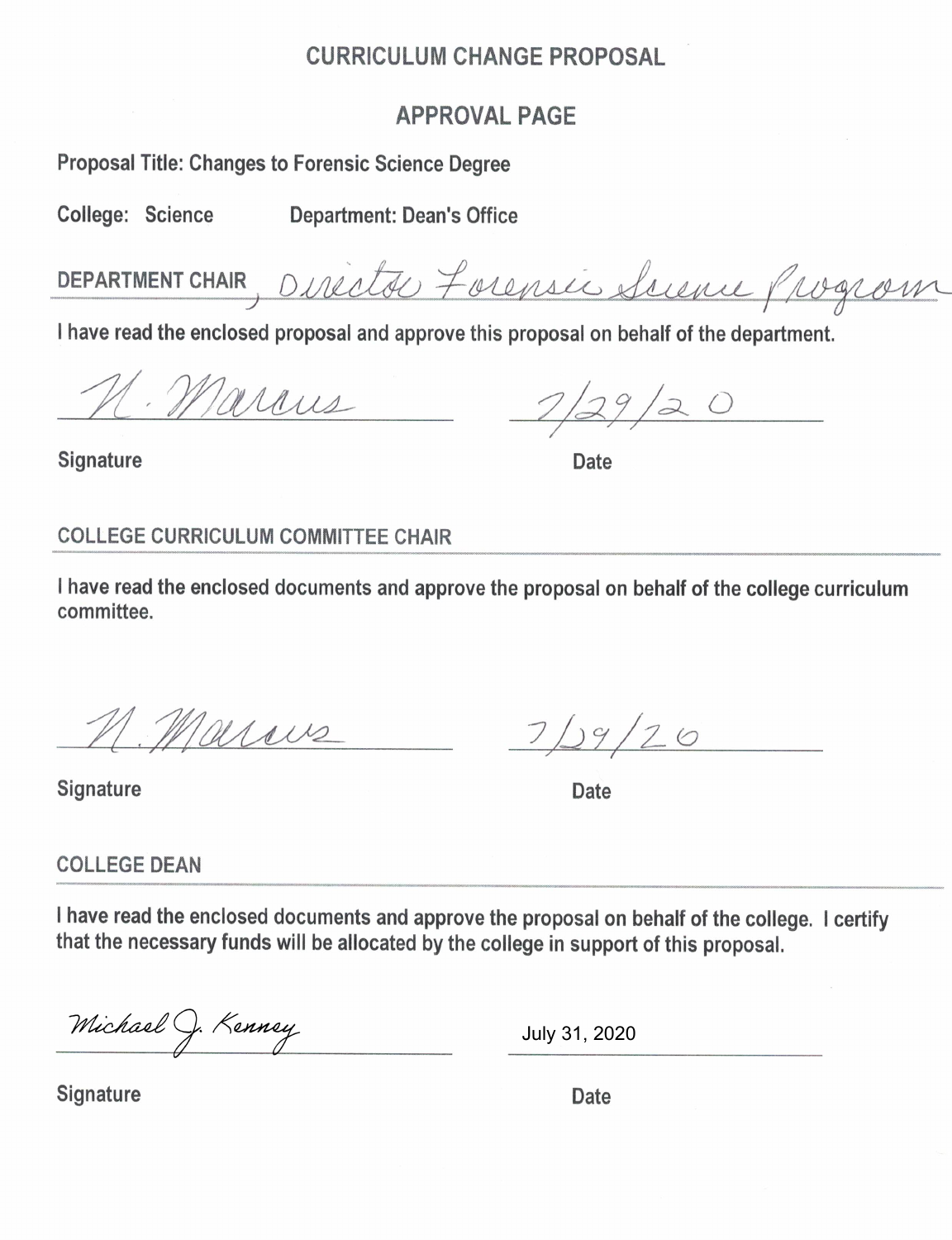# **UNDERGRADUATE CURRICULUM CHANGE MEMO**

| Date:    | 7-29-2020                                                     |
|----------|---------------------------------------------------------------|
| From:    | Dr. Nancy Marcus, Director of Forensic Science Degree         |
| Through: | Dean Dr. Robert Kirken                                        |
| To:      | Chair, Undergraduate Curriculum Committee. Dr. Art Duval      |
|          | <b>Proposal Title:</b> Changes to the Forensic Science Degree |

**In keeping with the guidelines of the American Association of Forensic Scientists, all grades in both the biology and chemistry concentrations of the forensic science degree have to be C or better.**

**We have changed the Creative Arts choices in the Designated Core from the restriction of selecting one of two course to selecting any course offered in this category.** 

| <b>Existing:</b>                                              |                  |  |  |  |  |  |  |
|---------------------------------------------------------------|------------------|--|--|--|--|--|--|
| <b>Creative Arts</b>                                          |                  |  |  |  |  |  |  |
| Select one of the following:                                  | 3                |  |  |  |  |  |  |
| <b>ART 1300</b>                                               | Art Appreciation |  |  |  |  |  |  |
| <b>FILM 1390</b>                                              | Intro-Art of Mot |  |  |  |  |  |  |
| $\mathbf{D}_{\text{measured}}$ $\mathbf{C}_{\text{heasured}}$ |                  |  |  |  |  |  |  |

**Proposed Changes: Creative Arts Select one course from this catagory.**

j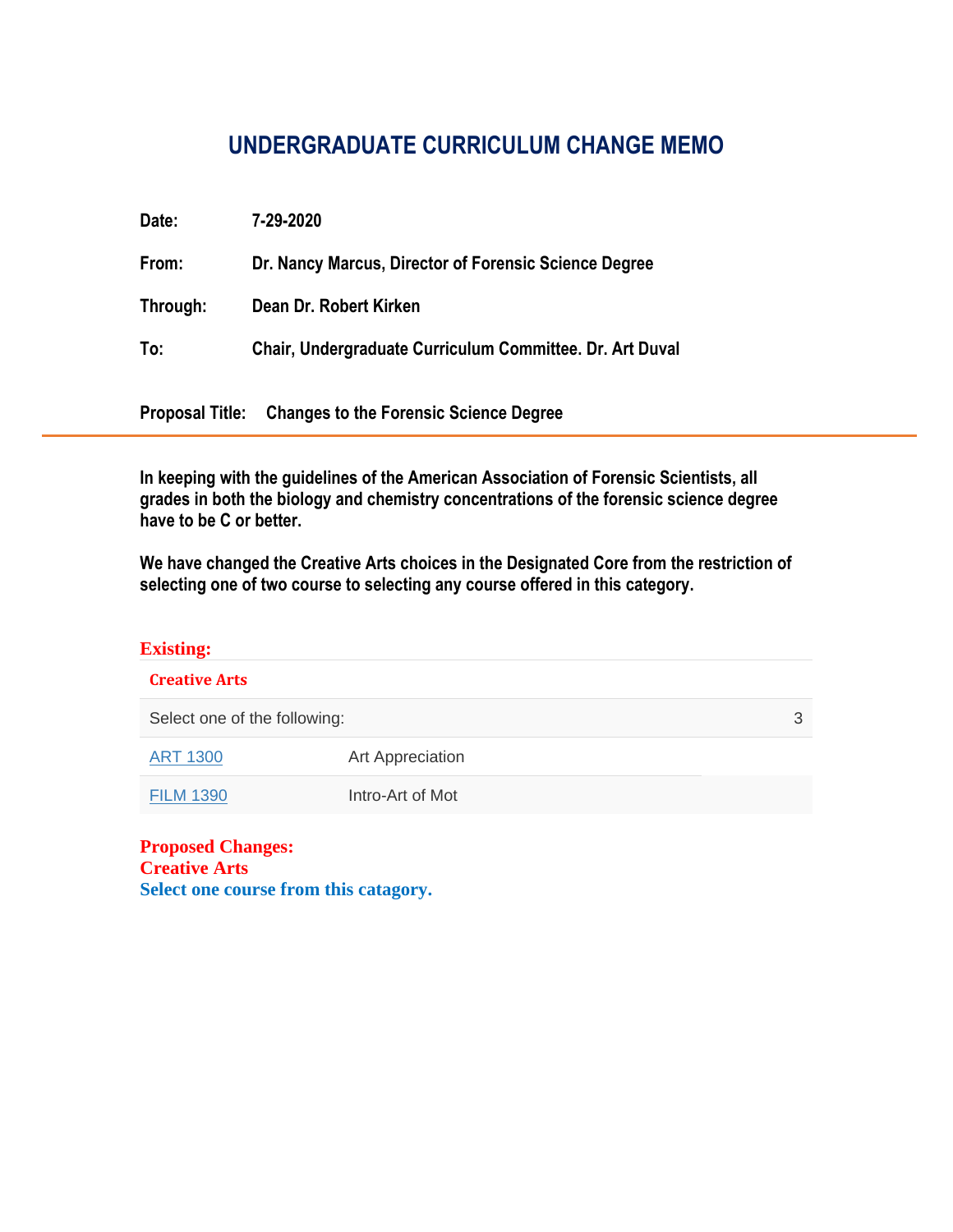#### **College of Science** Updated



#### **FORENSIC BIOLOGY - UNOFFICIAL DEGREE PLAN**

 **Minimum Requirements (120/37)**

This curriculum meets the standards of the American Academy of Forensic Science. Students must have and maintain a GPA of at least 2.5 to delcare and maintain this major.

Overall GPA: NA

#### **Major: Forensic Science**

**Director:** Dr. Nancy Marcus

on all Courses must be C or better

**Minimum Requirement: A GPA of at least 2.5 in all STEM courses and overall.**

### Items Subjects **In the Has Needs Has Needs Items** Subjects **Has Needs** A General Education C Specialized Science Courses (15/08) (Minimum "C" grades required) Choose at least 12 semester hours from the **12** 1 Communication: **6 6 the following menu** (at least 8 in upper COMM 1611, ESOL 1311, ESOL 1312, **Depided Act 1312** division courses) RWS 1301, RWS 1302, RWS 1601 **CHEM 3330, CHEM 3332, CHEM 3310-Inclass** CHEM 3351, CHEM 3352, CHEM 4211-4212, 2 Mathematics **CHEM 4365, BIOL 3351, BIOL 3320,** MATH 1411 **4** BIOL 3414 or BIOL 3314-3115, MICR 2340-2141, BIOL 4395-pharmacology BIOL 4395: Population Genetics 3 | Life and Physical Sciences \*\* | 8 | MATH 1312 & 2313 is required for CHEM 3310 Biology Track **CHEM 3352** CHEM 3351, CHEM 3352 PHYS 1403 and PHYS 1404 or **BIOL 4395:** Populations Genetics PHYS 2420 and PHYS 2421 4 Language, Philosophy, & Culture \*\* **D** D Forensic Science Courses (15/15) PHIL 2306 **3 3 2** CRIJ 1301 or CRIJ 1306 **3 3** At least 12 upper divison hours chosen from **12** FORS 3370, FORS 3371, BIOL 3375, BIOL 3351, BIOL 3357 or any forensic 5 Creative Arts \*\* chemistry, forensic biology, physical methods ART 1300 or FILM 1390 Select one course from this category. **contain a lab component.** Forensic Science internships or independent study or research may not be used to fulfil the 9 semester hours 6 American History **containing the lab component.** Containing the lab component. HIST 1301 **3** HIST 1302 **3** E | Forensic Biology Track **20** 7 Government/Political Science Tennel Number 2012 | Upper Division Biology, Microbiology, POLS 2310 **3 3 1 and/or cellular and molecular biochemistry** POLS 2311 **3** "organized" courses not taken to satisy any of the above requirements sections A, B, C, 8 Social and Behavioral Sciences \*\* **by Conserved Access** have to be approved PSYC 1301 **by the forensic science advisor.** 9 Component Area Option **6** BUSN 1301, COMM 1301, COMM 1302, CS 1310, CS 1320, SCI 1301, UNIV 1301 B Natural Science Forensic Core STAT 2480 **4** BIOL 1305-1107, BIOL 1306-1108 **8** CHEM 1305-1105, CHEM 1306-1106 **8** Biology Track: **8** CHEM 2324-2124, CHEM 2325-2125 F **Electives 0** Note: No course may be counted twice. **1 120 120 120 120**

#### **REQUIREMENTS**

**This degree plan is just a sample. Your individualized degree plan may differ.** 

COMMENTS: *Dr. Nancy Marcus, Associate Dean, College of Science*